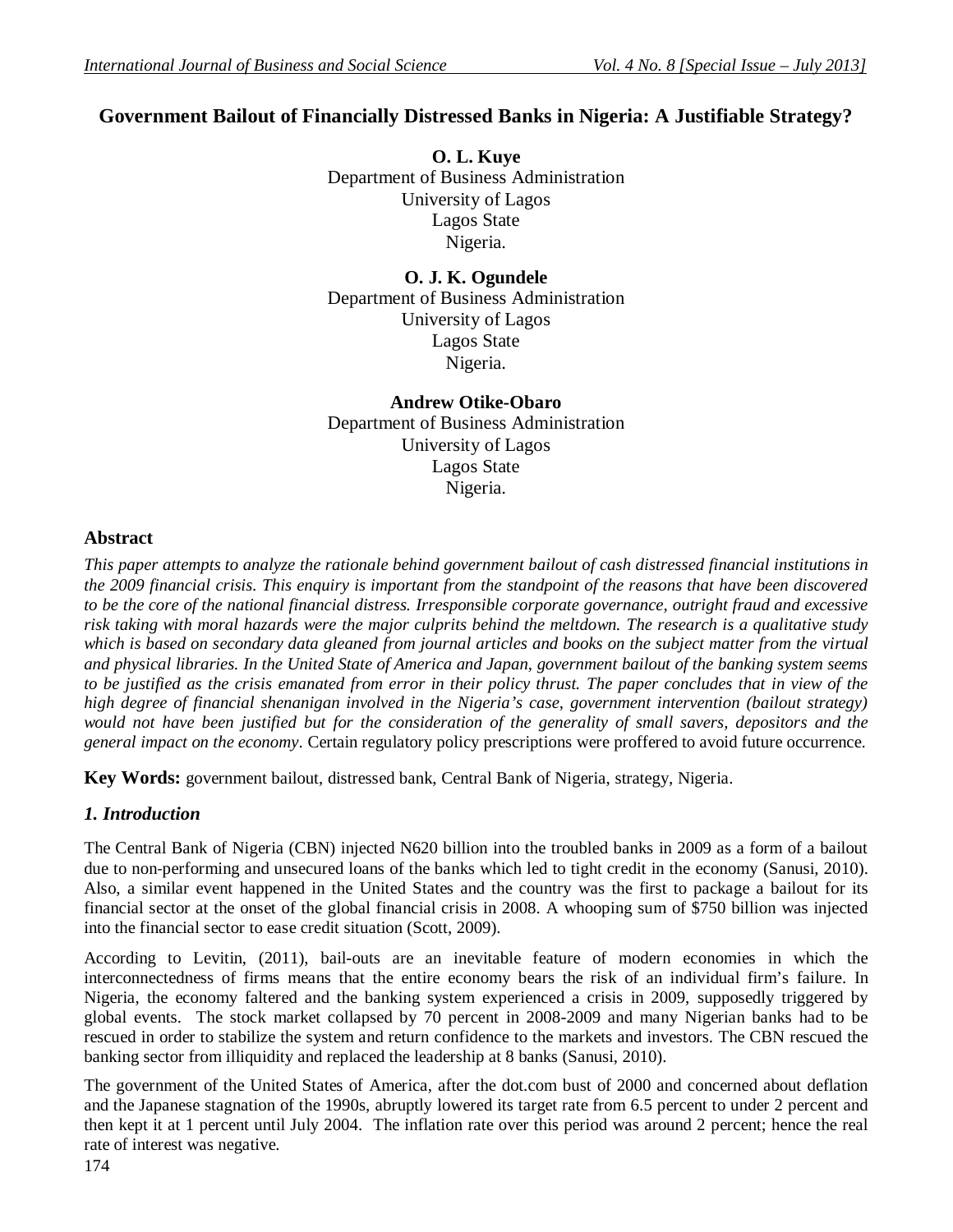Government-sponsored enterprises, (GSEs) would insure residential mortgages that met their standards, for a fee. They would also buy the loans and put them into a pool, which could then be sold to private investors, thereby providing funds for additional purchases from banks and mortgage originators. The GSEs led the way for the development of a securitization market for conventional mortgages. The goal for the government was to push homeownership rates ever higher which incidentally involved pushing credit standards ever lower (Scott, 2009).

The process reached its zenith with the creation and promotion of substandard loans, that is, loan with poor credit scores. Conventional down payment requirements of 20 percent dropped to as low as 3.5 percent for the GSEs and to zero for some private originators because significant down payments were viewed as barriers for low income families. Interest only loans involved no amortization of principal for a period of ten or fifteen years. No documents loans became common place. Both borrowers and lenders were expecting house price appreciation to create some equity and enable a sale or refinance of the property when the resets crystallize. The graph of the accelerating house price appreciation eventually took a nose dive toward the end of 2006. House values quickly fell below the amount of the mortgage debt with no significant down payment and the bubble busted. Apparently, the financial crisis in the USA was originated by unmonitored government policy on home expansion which the market operatives took advantage of.

The financial crisis in Japanese banking industry emanated from heavy dependence on revenue from lending with lack of profitability from their lending operations due to low interest margin and many of its customers are insolvent. Other factors are the large size of their banking industry, inability to offer new high-margin financial services, as they are unable to compete with money-losing government lenders (Kashyap, 2002). In Nigeria the case is different. The bubble was absolute financial shenanigan in the Nigerian banking system, most of which were routed through the stockbrokers and absolute fraud. It was never a response to government policy or misallocation arising from policy prescriptions. As a result of the fact that shareholders are generally diversified, they have far greater willingness to tolerate risk, and to pressure management for increased leverage. Probably, the pressure on banks to deliver high returns to their shareholders after the rapid expansion in their capital base post-consolidation contributed to some of the highly risky behaviour that led to the insolvency of some of the banks. How justifiable then should tax payers money be applied to rescue individuals who wantonly defrauded their organizations? The purpose of this paper is therefore to assess the justification or rationale for government intervention in the Nigerian banking industry meltdown through the bailout strategy.

#### *2. Literature Review*

Financial distress is defined as a situation in which "an institution's existence will be endangered (….) without support measures" (Deutsche Bundesbank, 2007:75). Support measures are either through restructuring mergers or capital injections. When the concept of going concern is threatened, the ultimate risk faced by a bank becomes too high, then the options left with the regulators are either a bankruptcy or a bail-out (Faff, Parwada and Tan, (2010).

Many economies maintain deposit insurance schemes to protect depositors against losses when a bank fails to meet its debt obligations. Consequently, selected banks may receive capital from regulatory authorities or government when in distress in the form of bailout (Dam and Koetter, 2011). Financial safety nets for individual banks aim to reduce the social costs of bank failures due to systemic risks (Puri, Rocholl and Steffen, 2011) or bank competition (Gropp, Hakenes and Schnabel, 2011) and promote financial stability (Demirguc-Kunt and Detragiache, 2002). Deposit insurance can help prevent bank runs and mitigate the potential spillover effects of bankruptcies (Diamon and Dybvig, 1983).

Considerable resources were expended by governments worldwide on maintaining the economic viability of financial institutions to stage off the effects of the financial crisis of 2007 and 2009 (Faff, Parwada and Tan, 2010). There is a large body of research examining the effectiveness of financial rescue packages in addressing the risk of contagion. The majority of the research concentrates on credit markets, asking the question from the perspective of banks and their corporate lending clients (Slovin, Sushka and Polonchek, 1993; Giannetti and Simonov, 2010). Counterparty risk is probably one of the most dreaded potential consequences of the financial crisis. Thus, financial economists, regulators and the investing and taxpaying public are vitally interested in whether the bailouts reduced counterparty risks and avoid massive asset fire sales.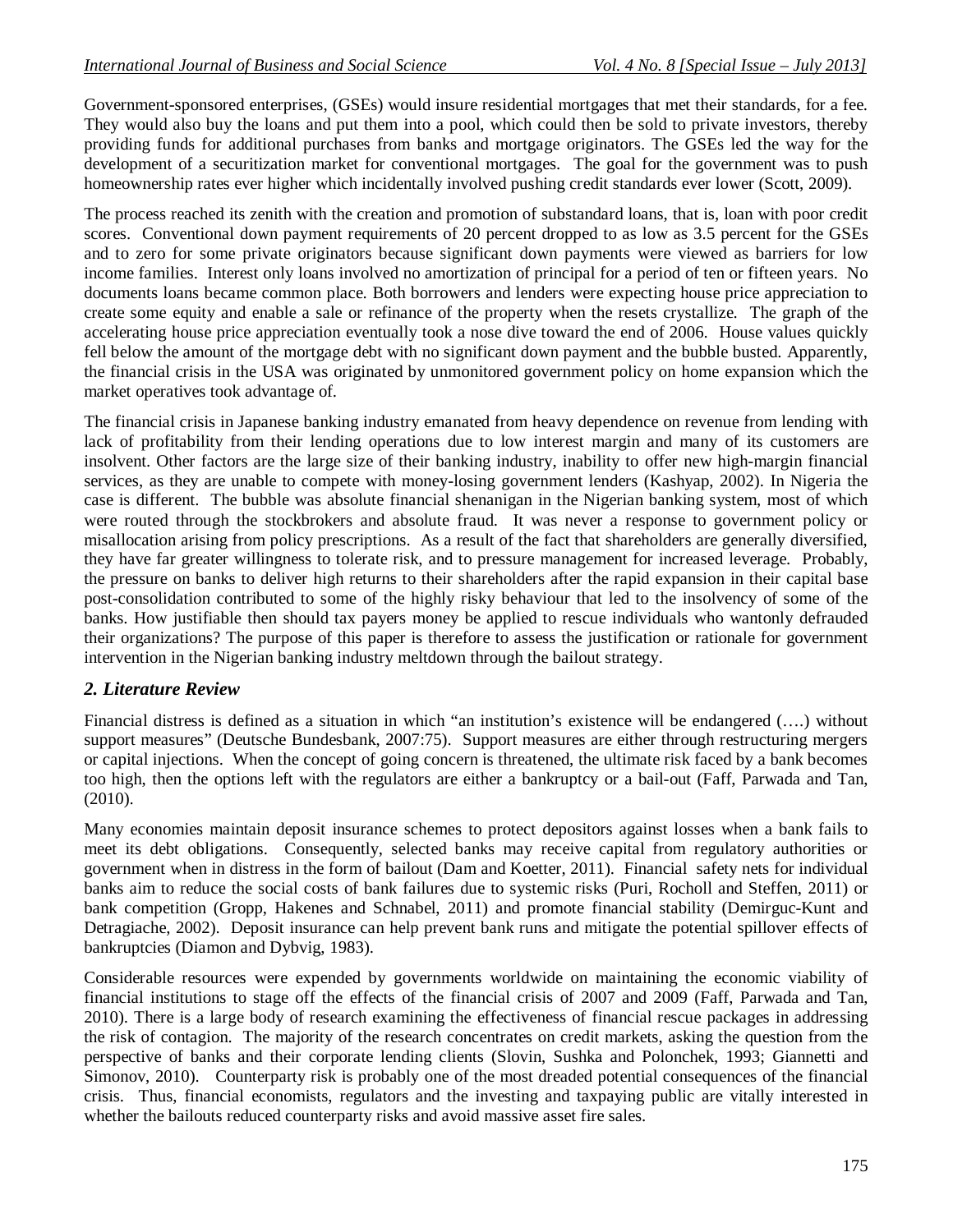# *2.1. Systemic Risk*

Systemic risk, the possibility that an individual firm's failure will result in broad damages to the economy as a whole is the crux of financial crisis. The first financial firm to fail sets off a cascade of successive failures (Dam and Koetter, 2011). While systemic risk is about individual firm's failure having broader economic consequences, what makes such consequences systemic or not is ultimately a valuation driven by social norms and political culture. The fact that non-financial firms can generate systemic risk just like financial firms is apparent from an examination of the mechanism by which micro-economic failure escalates into a macroeconomic problem. There are three systemic risk transmission mechanisms through which this happen: counterparty contagion, information contagion and common shocks (Letin, 2011).

## *Counterparty Contagion*

Counterparty contagion or the domino effect, occurs when the failure of one firm leads directly to the failure of other firms that are its counterparties because the counterparties relied on payment or future business from the initialed failed firm (Humphery, 1986). This might be distinguished into obligor contagion when it is due to a payment that is not made and as supplier contagion when the contagion is due to loss of future business. The extent of counterparty contagion chains is very much determined by leverage, liquidity, diversified or replaceable sourcing. Consequently, counterparty contagion is a particular concern in highly leveraged industries like finance where even small losses can leave a firm insolvent. Helwege (2009) argued that the prerequisite for a bank run is not a bank's actual inability to repay its obligations in a timely fashion but only a perception that the bank might not be able to repay in time.

## *Informational Contagion*

Information contagion occurs when the failure of one firm results in market confidence eroding in similar firms which then fail when they are no longer able to obtain financing or conduct transactions on viable terms. Runs can occur in not only when their funds ebb, but also when customers pull their future business from a firm because of concerns generated due to problems at a competitor. For instance, a major airline accident could hurt business for other airlines (Roubini, 2008).

### *Common Shock*

The terrorist attacks of September 11, 2001, were a common shock to the entire air transportation industry in United States of America. First airspace was closed for several days, demand for air travel decreased and increase fuel prices subsequent to invasion of Iraq. Systemic risk can be transmitted in several distinct but often intertwined ways, all of which apply to both financial and nonfinancial firms. Although nonfinancial firms are less likely to be as heavily leveraged as financial firms, they are often more vulnerable to supplier contagion because their suppliers cannot be resourced as easily as finance suppliers can be (Lang and Stulz, 1992).

## *2.2. Systemic Risk in Nigeria Banking Sector*

In view of the information available from CBN, it is no longer acceptable to say that the crisis in the banking sector of the Nigeria economy was a transmission of the global economic meltdown because from the public address of the CBN Governor, all the factors responsible for the failure of the sector were home-grown.

It was envisaged that rapid financial assets growth would drive economic growth. While many developing countries have followed the path of financialisation, Nigeria's experience was far too rapid to benefit the real economy. The absorptive capacity of the economy lagged behind the excess liquidity generated from bank consolidation, oil revenues and foreign investments inflows. This gave rise to significant flows to non-priority sectors and to the capital markets, mostly in the form of margin loans and proprietary trading camouflaged as loans (Sanusi, 2010).

Consequently, market capitalisation of the NSE increased by 5.3 times between 2004 and its peak in 2007, and the market capitalisation of bank stocks increased by 9 times during the same period. This set the stage for a financial asset bubble particularly in bank stocks (Sanusi, 2010). These events did not arouse any suspicion from the regulators. As credit levels rose and stock prices inflated, the CBN failed to halt the vicious circle neither did it foresee the consequences. The CBN failed to highlight or communicate the problem to fiscal authorities and the market in general.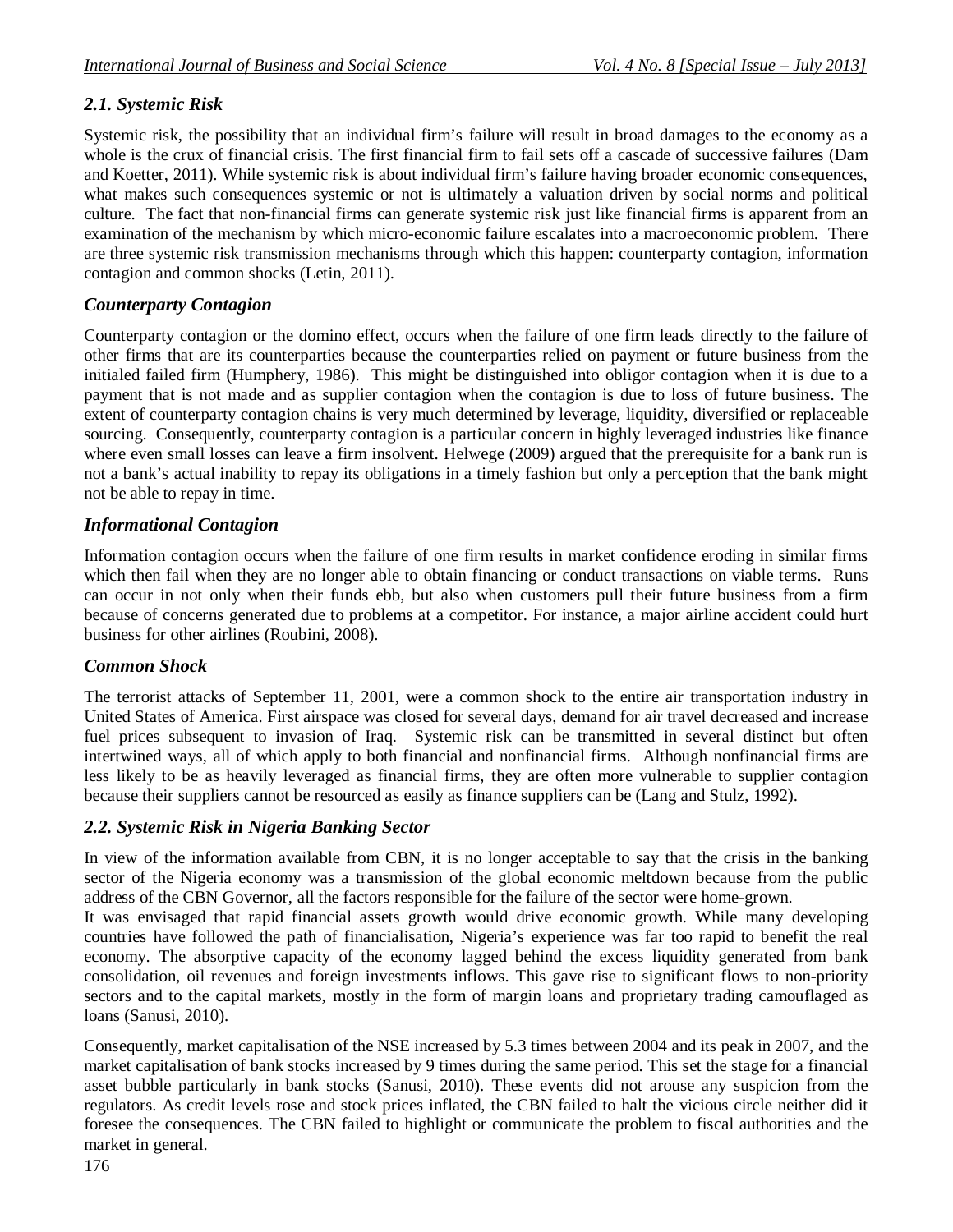Consolidation created mega banks but failed to institute best practice corporate governance in most of the banks. Since consolidation, some of the banks engaged in unethical and potentially fraudulent business practices and the scope and depth of these activities have been documented in recent CBN examinations. Governance malpractice within banks, unchecked at consolidation, became a way of life in large parts of the sector, enriching a few at the expense of many depositors and investors.

Corporate governance in many banks failed because boards disregarded these practices for reasons including being misled by executive management, involving themselves in obtaining un-secured loans at the expense of depositors and not having the required skills to enforce good governance on bank management. The board committees were also often vain or inactive. In addition, the audit process at all banks appeared not to have taken cognizance of the rapid deterioration of the economy and hence of the need for aggressive provisioning against risk assets. This permitted the robust profit declaration at the expense of the health of the banks (CBN Report, 2010). The details of the extent of insider abuse in several of the banks were mind boggling. The CEOs set up Special Purpose Vehicles to lend money to themselves for stock price manipulation or estate acquisition all over the world. One bank borrowed money and acquired private jets which were later registered in the name of the CEO's son. In another bank the management set up 100 fake companies for the purpose of perpetrating fraud (Sanusi, 2010). A lot of the capital supposedly raised by these so called "mega banks" was fake capital financed from depositors' funds. Thirty percent of the share capital of Intercontinental bank was purchased with customer deposits. Afribank used depositors' funds to purchase eighty percent of its IPO. It paid N25 per share when the shares were trading at N11 on the NSE and these shares later collapsed to under N3. The CEO of Oceanic bank controlled over 35 percent of the bank through SPVs, borrowing customer deposits. The collapse of the capital market wiped out these customer deposits amounting to hundreds of billions of naira (CBN Report, 2010).

#### *3. Research Methodology and Methods*

This study being historical and explanatory utilized secondary sources of information to describe the research phenomena. Secondary data are data collected by individual(s) other than the investigator and for purposes other than the current needs of the researcher (Harris, 2001). This process is economical because it saves time and cost that would otherwise be spent collecting data (Zikmund, 2003). Furthermore, secondary data generally have a pre-established degree of validity and reliability which need not be re-examined by the researcher who is re-using such data (Bishop, 2007). Data collected from these sources enabled the researcher in comprehending the details of the research problem from historical perspective. The bibliographical references and internet provide a complete list of the series of sources upon which the study was based. The table below reveals the gap between the 25 billion naira equity share capital and the magnitude of non-performing loan balances.



#### *Non‐Performing Loans of Troubled Banks in Nigeria as at May 31, 2009 (N'bn)*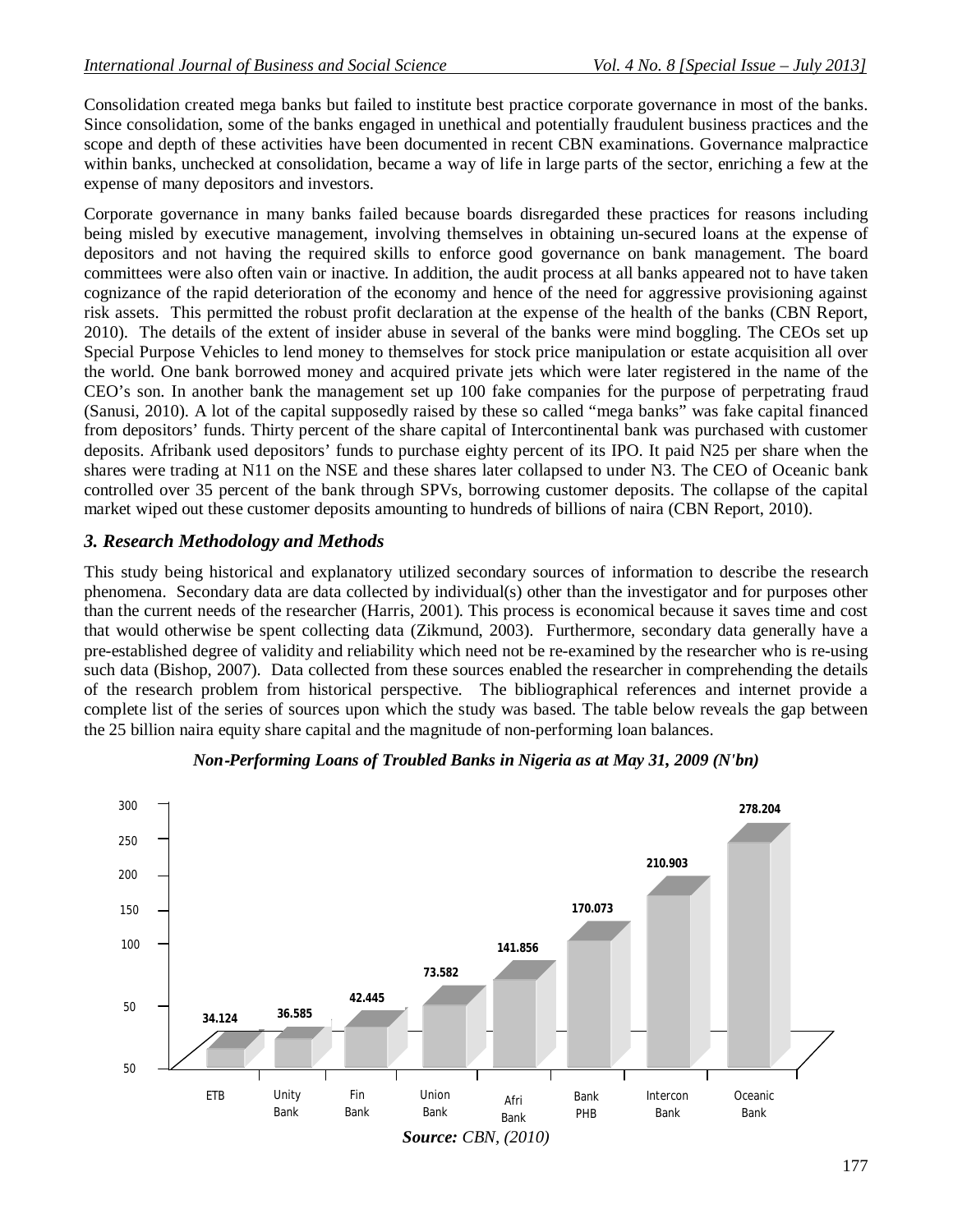The Central Bank had a process of capital verification at the beginning of consolidation to avoid bubble capital. For some inexplicable reason, this process was stopped. Subsequent investigation revealed that in many cases consolidation was a sham, the banks never raised the capital they claimed they did. The Governor of the CBN, in his brief to the Senate on the global financial meltdown on October 21, 2008 was quite confident that the increase in equity share capital of the banks achieved through the consolidation exercise will be more than sufficient to stand the banks in good stead. Little did he know that the exercise has been jeopardized with internal fraud (Soludo, 2008).

### *4. Discussion*

As the quickest and the simplest way for a financial institution to increase its profitability is to increase its leverage, a continuing anxiety will exist between regulators and systemically significant financial institutions over the issues of risk and leverage. Heightened systemic risk involves costs that are externalized by the company and fall on society. Unrestrained shareholder pursuit of wealth maximization can lead to externalities (Coffee, 2010). When a distressed financial institution dumps assets on a thin market in order to raise capital, it depresses asset values and hence reduces the market value of other financial institutions. If its bankruptcy causes other failures or necessitates public bailouts of other firms, it imposes costs on society. The level of risk that is privately optimal for the shareholders of a financial institution may not be socially optimal (Schwarcz, 2008).

Even if regulations are implemented decisively and administered prudently, economic shocks are rarely predictable and they arrive with a suddenness that often outpaces the capacity of bureaucracies to respond in a relevant fashion (Anabtawi and Schwarcz. 2010). The reason stems from three interrelated factors: (1) inherent bank frailty; (2) a regulatory sine curve under which a period of thorough regulatory inspection following a market crash is followed by increasing respite of the rules that typically capture the regulator (at least to some degree) by the industry; and (3) cognitive limitations on the ability of both private gatekeepers and public regulators to perceive new risks accurately (before it is demonstrably too late). This claim that systemic failures will recur may sound overly aggressive and unproven, but it is simply a distillation of what financial historians have repeatedly reported. From the classic work of Kindleberger (1975) to more recent work by Reinhart and Rogoff, (2009) whose aptly named book, "THIS TIME IS DIFFERENT: Eight Centuries of Financial Folly," expresses the essential point, the same theme recurs: human beings have bounded rationality and will predictably be blindsided by a new crisis.

Banks (and similar financial institutions) are subject to a fundamental mismatch between the short-term character of their liabilities and the longer term character of their assets (Posner, 2009). Depositors expect and receive high liquidity, while obligors expect to repay their loans over a multi-year period. In good times, banks profit from this "maturity transformation," realizing the spread between the lower rate paid depositors and the higher rate charged borrowers. But, in bad times, banks have been characteristically subject to "runs" when depositor confidence is shaken (Diamond and Dybvig,1983; Calomiris and Mason, 2003). To maintain investor confidence and avert runs, bank regulators engage in "safety and soundness" regulation that is designed to convince depositors that their bank can handle sudden increases in the rate of depositor withdrawal.

When the market suspects that a financial institution is subject to a risk of insolvency, short-term creditors may stage their own bank "run" by refusing to renew short-term credit lines or greatly increasing the interest rate. This functional equivalent to a "run" by depositors appears to have happened not only at Bear Stearns and Lehman, but across the banking system in 2008 (Gorton, 2009). If we recognize both that some regulatory failures are inevitable and that the interconnections among financial firms may lock the financial industry into a downward spiral if any major firm fails, a failsafe option should be designed in advance.

Bebchuk, Cohen and Spamann (2010) focus on the perverse influence of executive compensation. They argue not only that executive pay packages extremely focused on short-term results, but that because senior executive compensation packages were closely tied to highly levered bets on the value of the banks' assets, senior executives shared in any shareholder gains, but were insulated from shareholder losses. Hence, they could focus on the upside and ignore the downside of any risky strategy. The result, they argue, is a classic moral hazard problem. To corroborate their claim, Bebchuk *et. al*. (2010) have collected data showing that senior managers appeared to have profited substantially even when shareholders lost virtually everything.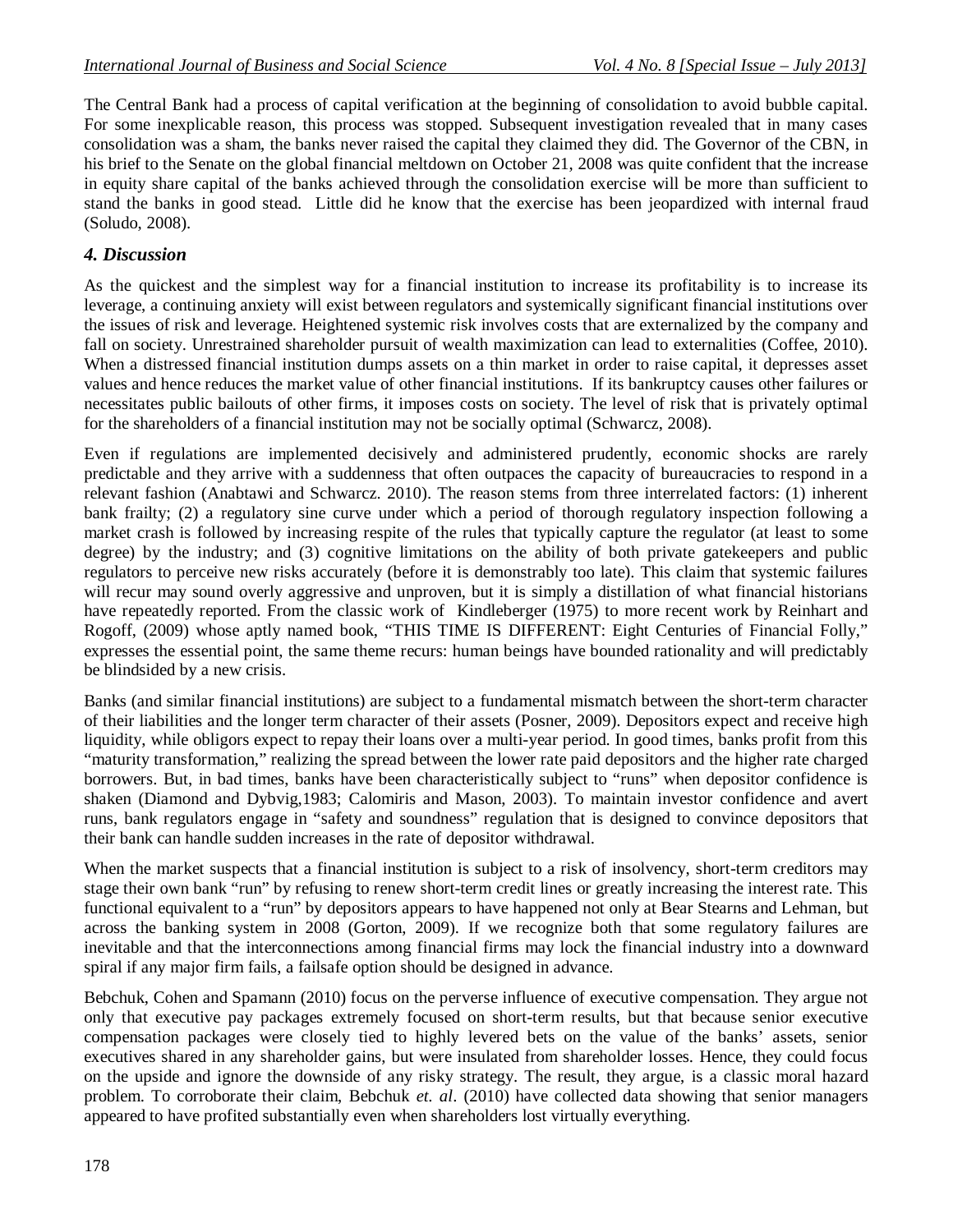Examining the failures of Bear Stearns and Lehman, they find that the top-five executive's teams at each firm cashed out extraordinary amounts of performance-based compensation during the 2000-2008 periods. If managers win when shareholders lose, this evidence would seem to confirm Bebchuk's moral hazard analysis. As liquidity crises are a recurring (and perhaps unavoidable) experience in the field of banking, restrictions that deny banking regulators the capacity to stave off such a crisis by advancing funds to a troubled firm may frustrate an opportunity to preserve the assets as opposed to dissipating their value through liquidation or foreclosure. Because of a variety of factors – the inherent fragility of financial institutions, the interconnections among them and the closely correlated risks that they face, and finally the political economy of financial regulation – it is unfortunately predictable that serious problems capable of generating a systemic crisis will not be detected in advance or will elicit only an inadequate response such as the experience in the financial sector in Nigeria economy. Therefore there must be contingent plans to forestall its occurrence or make its impact less harmful on the taxpayer (Diamond and Dybvig,1983).

#### *5. Conclusion and Recommendation*

The goal for CBN policy must be to make the financial system more resilient to localized economic shocks in order that a crisis at one financial firm does not generate a cascading series of failures by interconnected financial institutions. To create such a buffer that prevents the failure of one significant firm from carrying its interconnected cohorts down with it, creative policy prescriptions must be initiated, implemented and meticulously monitored because whatever ails the financial system ails the economy. The CBN has taken some regulatory steps post crisis such as the creation of Asset Management Corporation (AMCON) to resolve the nonperforming loan problem in the banks, the specification of tenor for banks' chief executive officers and their external auditors. Yet there are myriads of other regulatory initiatives that must be designed and implemented to avoid the repeat of the banking crisis in Nigeria.

In addition, the CBN should embark on a systematic review of regulations and guidelines around the key contributors to the recent financial crisis; for instance, corporate governance, margin loan, the fraudulent use of special purpose vehicles, data quality, enforcement, and risk management. Monetary policy should be shaped by systemic risk trends and consistent with the expanded goals for asset price stability.

An enhanced annual performance measurement process for boards and individual directors should be introduced. Such measures should include updated corporate governance statements and mandatory board committees and their quantifiable responsibility.

The goal of price stability should be supplemented by a robust macro-prudential regulatory framework which monitors and acts on signs of systemic risk through a dedicated unit as warning signs are easily missed without a dedicated unit to monitor and act upon such signs. CBN policy prescriptions should emphasize a healthy romance between the banking sector and the real sector of the economy, namely: power, transport infrastructure and agriculture. A reasonable percentage of the bank loans should mandatorily be channeled to these sectors with enduring impact on macro-economic productivity.

The Nigerian financial market has for too long been very compact and restrictive. In the capital market subsector, beside equity share and FGN bond, corporate bonds have not been very popular. Therefore, infrastructure for a corporate bond market, more accessible equity market which supports deeper venture capital for new businesses and sustainable private equity environment should be encouraged. Nigerian financial sector is matured for the introduction of derivatives market. Greater diversity and flexibility should be introduced in bank mandates with varying capital requirements. It should be possible to have international, national, regional, mono-line and specialized banks. In view of their interconnectedness, bank should carry out proper due diligence on each other for exposure decisions even for repos.

Other strategies for curtailing unbridled speculative behaviour of the banks will include setting a limit to capital market lending to a set proportion of a bank's equity capital, outright outlaw of using depositors' funds for proprietary trading, private equity or venture capital investments and creation of special purpose vehicles.